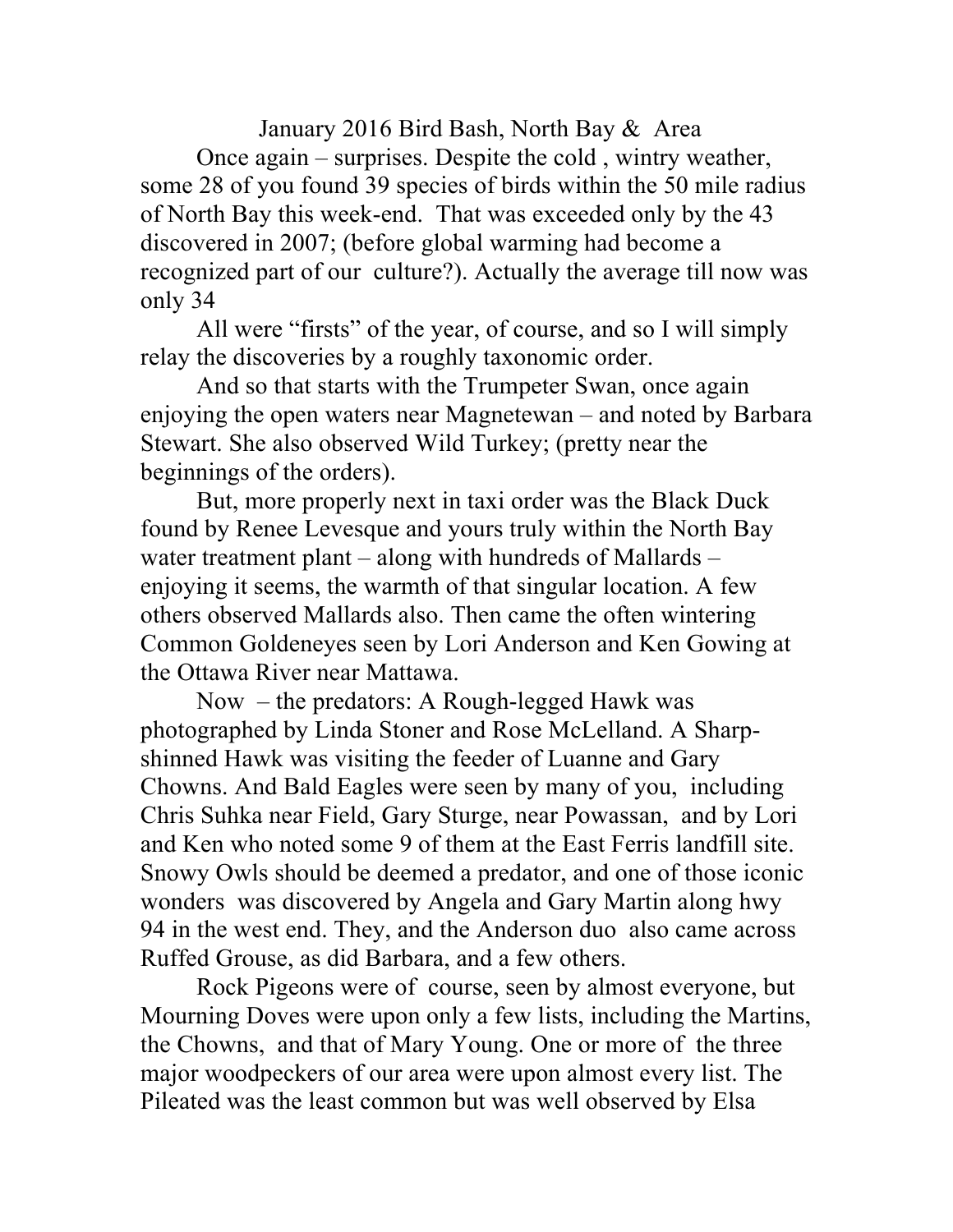Tafel, among others, at her feeder. A rare, but especially pretty Red-bellied Woodpecker was often at the Chowns feeder within the city.

The first of the Passeriformes order - or "perching birds" to be discovered was a Northern Shrike – on the Martin's list. They also saw Gray Jays – as did the Levesque duo, the latter noted just north of the city. Blue Jays and Black-capped Chickadees were upon just about every list. American Crows and Common Ravens were almost as common. We could add Red-breasted Nuthatch to a commonly noted bird, but the White-breasted, was seen by a far fewer number, including the Chowns, the Martins, and the Anderson duo. The Brown Creeper was noted only by Yvan Latour near Pine Lake.

Now what was that American Robin doing here, still munching upon berries in Pinewood, observed well by the Levesque pair? Of course European Starlings are still about in very large numbers. Perhaps surprisingly no one discovered any Bohemian Waxwings this past weekend, though several had apparently been noted in the area earlier in January.

The American Tree Sparrow was seen by a few, including Mary, but the only one to discover any other sparrow, namely the White-crowned was Brent Turcotte – at his feeders. Dark-eyed Juncos were at the feeders of Helen McCombie, within the city. Snow Buntings were observed only by Graham Anderson near Powassan, and by the Martins.

The iconic Northern Cardinal was enjoyed by two groups, Kaye Edmunds and the Levesque pair, both within the city. A Common Grackle has been staying at the feeder of Doug Paterson near Mattawa. He also enjoyed Pine Grosbeaks as did Ernie Frayle in the east end and the Stoner combo.

The latter two groups also saw a few Purple Finches, as did several others including Elsa Tafel and Pam and Peter Handley within the city, and Donna Demarco near Rutherglen. Common Redpolls were fairly common, seen by the Martins, the Anderson and the Levesque duos, Kevan Cowcill (a flock of over 70), and